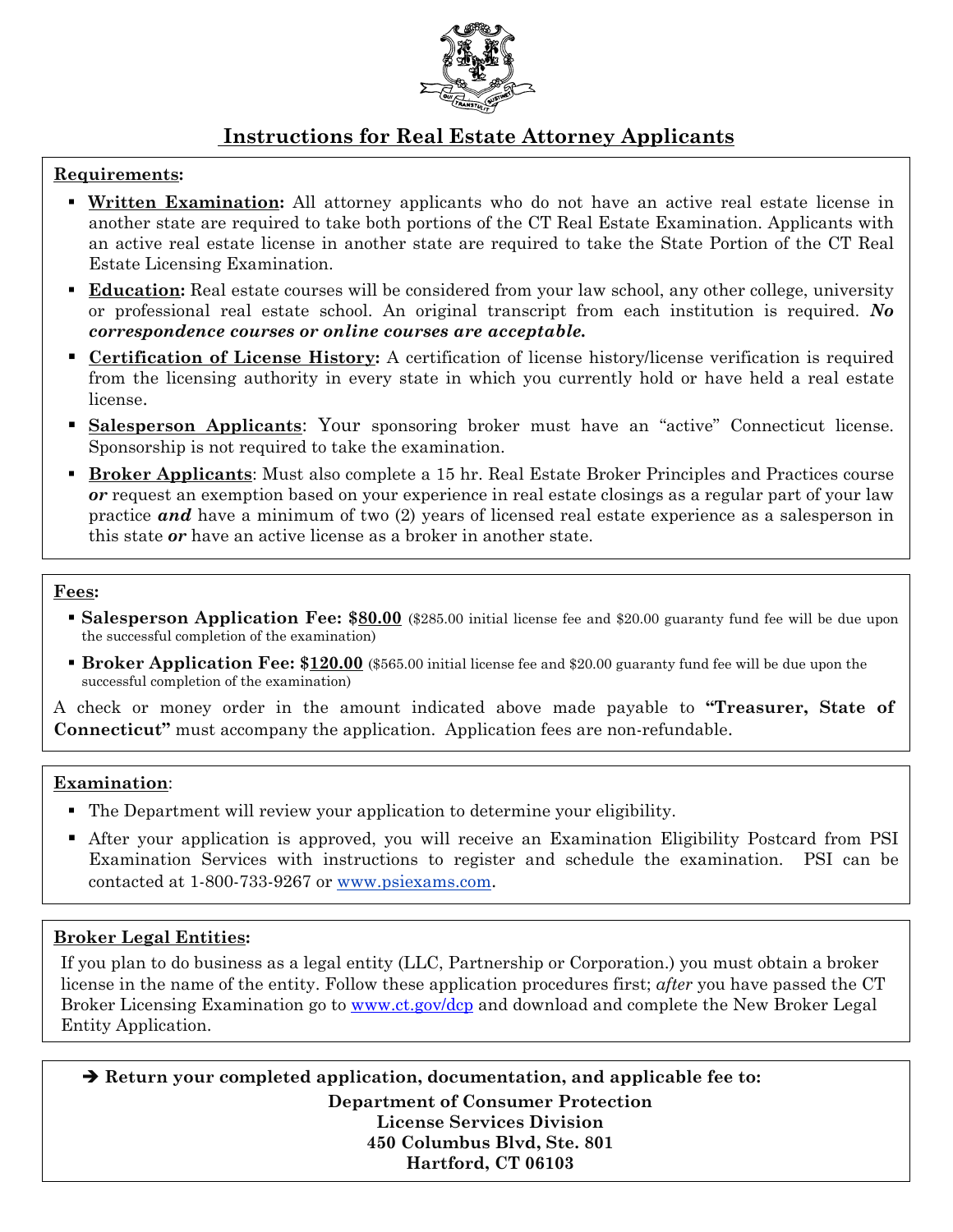For Official Use Only

| STATE OF CONNECTICUT              |
|-----------------------------------|
| DEPARTMENT OF CONSUMER PROTECTION |
| LICENSE SERVICES DIVISION         |
| 450 Columbus Blvd, Ste. 801       |
| Hartford. CT 06103                |
| Email: dcp.licenseservices@ct.gov |
| Website: www.ct.gov/dcp           |

# **Real Estate Attorney Application**

RE Rev 8/19

| Please check $(\checkmark)$ the license type you are applying for: $\Box$ Salesperson: \$80.00 $\Box$ Broker: \$120.00 |  |  |
|------------------------------------------------------------------------------------------------------------------------|--|--|
|------------------------------------------------------------------------------------------------------------------------|--|--|

### **Section I: Applicant Information**

| First Name                                |                                                 |      | Middle Initial | Last Name |                         |          |               |
|-------------------------------------------|-------------------------------------------------|------|----------------|-----------|-------------------------|----------|---------------|
|                                           |                                                 |      |                |           |                         |          |               |
| <b>Street Address</b>                     |                                                 |      | City           |           |                         | State    | Zip Code      |
|                                           |                                                 |      |                |           |                         |          |               |
| Telephone Number                          | Email Address to be used for all correspondence |      |                |           | Social Security Number* |          | Date of Birth |
|                                           |                                                 |      |                |           |                         |          |               |
| Mailing Address (if different from above) |                                                 | City |                |           | State                   | Zip Code |               |
|                                           |                                                 |      |                |           |                         |          |               |

\*The Federal Privacy Act of 1974 requires that you be notified that disclosure of your Social Security Number is required pursuant to CGS17b-137a.

# **Section II: Professional & Criminal History**

| 1. Do you currently hold or have you ever held a real estate license in any State or D.C.? $\Box$ YES $\Box$ NO If Yes, list all states, |  |
|------------------------------------------------------------------------------------------------------------------------------------------|--|
| license numbers and type of license:                                                                                                     |  |

*Attach an original certification of license history/verification you received from each state in which you have or had a real estate license*

- 2. Have you ever been convicted of a felony?  $\Box$  **YES**  $\Box$  **NO** If Yes, attach a detailed statement providing the date(s) and nature of conviction(s), where the cases were decided, and a description of the circumstances.
- 3. Have you ever been convicted of a crime related to forgery, embezzlement, obtaining money under false pretenses, extortion, criminal conspiracy to defraud, or any like offense?  $\Box$  **YES**  $\Box$  **NO** If Yes, attach a detailed statement providing the date(s) and nature of conviction(s), where the cases were decided, and a description of the circumstances.
- 4. Have you ever had a real estate license refused, suspended, revoked *or* has a complaint ever been filed against you with any state licensing authority? **YES**  $\Box$  **NO** If Yes, attach a detailed statement providing the state(s) and the details regarding the type of complaint or action taken.
- 5. Do you agree to immediately return any license, when required by the Real Estate Commission, and to conform to all rules and regulations promulgated by the Commission and this Department?  $\Box$  **YES**  $\Box$  **NO**

## **Section III: Real Estate Education & Experience**

All applicants must provide original law school transcripts and course certificates for review and consideration.

### **Salesperson & Broker Applicants**:

 $\triangleright$  Real Estate Principles & Practices course. Course Name/Number:

#### **Broker Applicants**:

In addition to the above, broker candidates must meet all of the requirements below:

- Real Estate Broker Principles & Practices course (15 hrs.) Course Name/Number: \_\_\_\_\_\_\_\_\_\_\_\_\_\_\_\_\_\_\_\_\_\_\_\_\_\_\_\_\_\_\_\_ *OR*
- $\triangleright$  I wish to request an exemption of the Real Estate Broker Principles & Practices course as I engage in real estate closings as a regular part of my law practice.  $\Box$  **YES**  $\Box$  **NO** If Yes, attach a sworn affidavit confirming you engage in real estate closings as a regular part of your law practice. If No, you must attach the 15 hr. Real Estate Broker Principles and Practices course certificate.

*AND*

 Must have a minimum of two (2) years of licensed real estate experience as salesperson in this state *or* have an active license as a broker in another state to apply for the broker license.